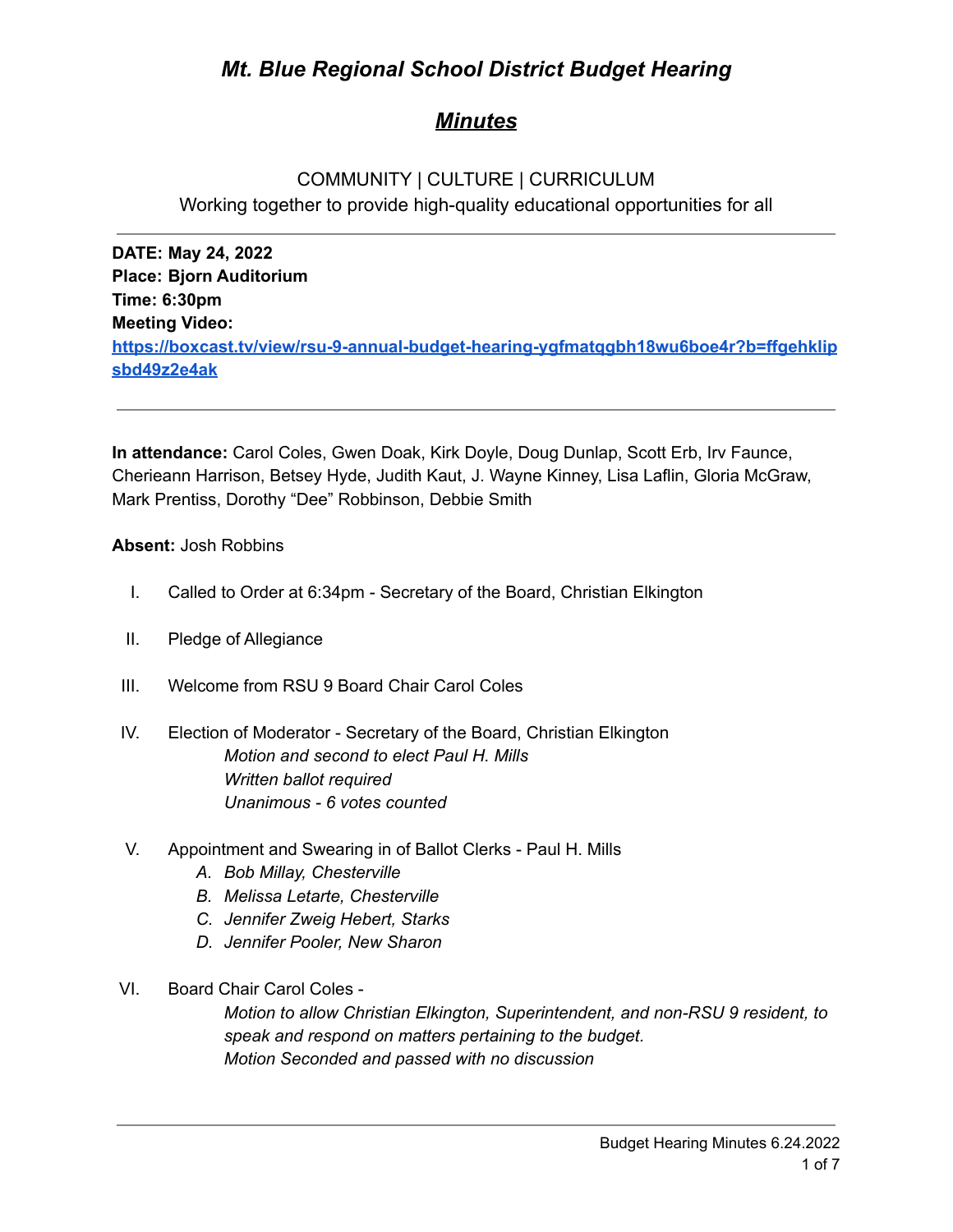VII. Budget Consideration - Paul H. Mills

Articles 1 through 11 - Authorize Expenditures in Cost Center Categories

ARTICLE 1: To see what sum the RSU will be authorized to expend for Regular Instruction - School Board Recommends \$11,352,273

*Motion, Second, Passed with no discussion*

ARTICLE 2: To see what sum the RSU will be authorized to expend for Special Education - School Board Recommends \$7,478,402

*Motion, Second, Passed with no discussion*

ARTICLE 3: To see what sum the RSU will be authorized to expend for Career and Technical Education - School Board Recommends \$3,004,159

*Motion, Second, Passed with no discussion*

ARTICLE 4: To see what sum the RSU will be authorized to expend for Student and Staff Support - School Board Recommends \$2,969,088

*Motion, Second, Passed with no discussion*

ARTICLE 5: To see what sum the RSU will be authorized to expend for Other Instruction - School Board Recommends \$524,331

*Motion, Second, Passed with no discussion*

ARTICLE 6: To see what sum the RSU will be authorized to expend for System Administration - School Board Recommends \$1,239,971

*Motion, Second, Passed with no discussion*

ARTICLE 7: To see what sum the RSU will be authorized to expend for School Administration - School Board Recommends \$1,669,758

*Motion, Second, Passed with no discussion*

ARTICLE 8: To see what sum the RSU will be authorized to expend for Transportation and Buses - School Board Recommends \$2,707,999

*Motion, Second, Passed with no discussion*

ARTICLE 9: To see what sum the RSU will be authorized to expend for Facilities Maintenance - School Board Recommends \$4,932,080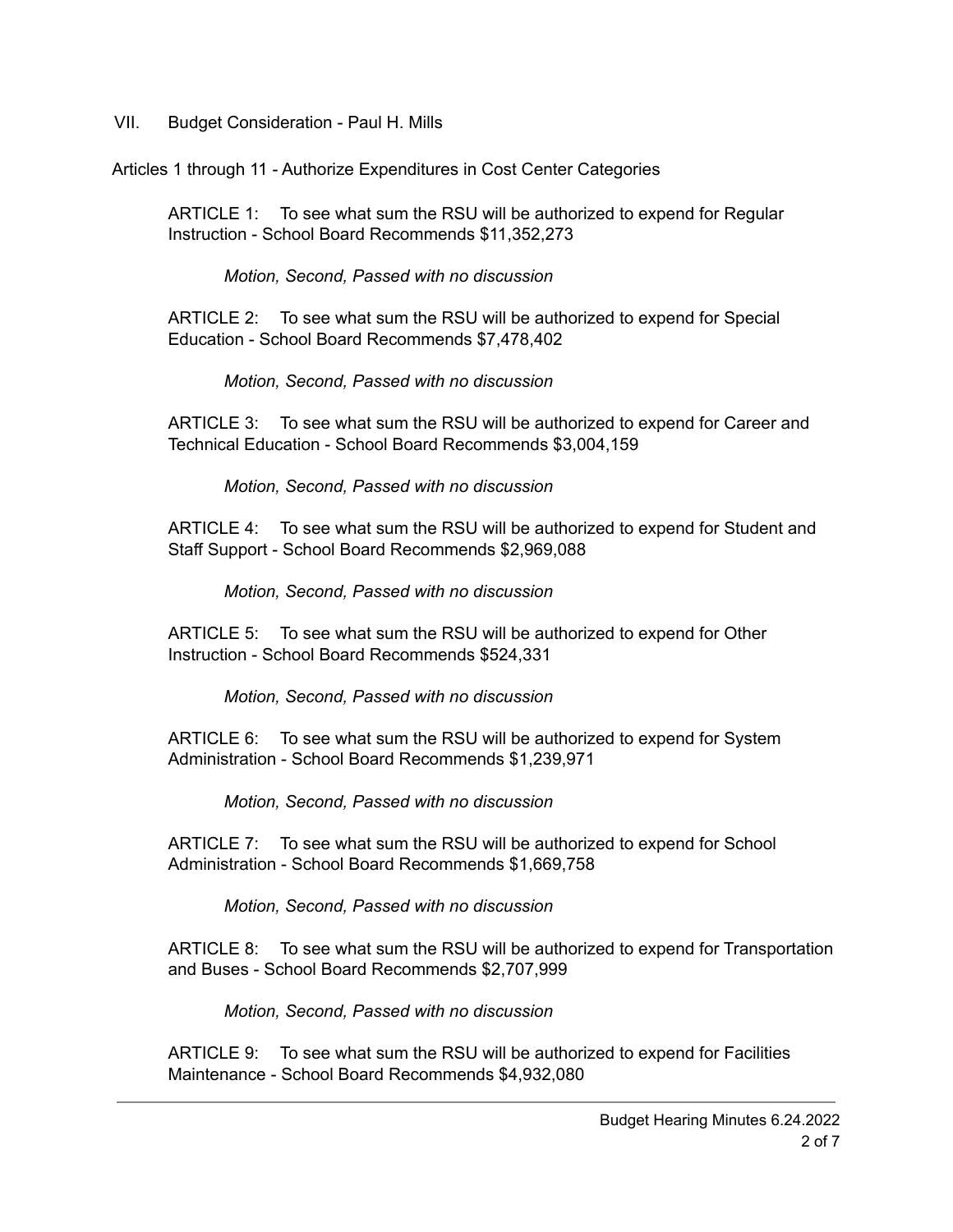*Motion, Second, Passed with no discussion*

ARTICLE 10: To see what sum the RSU will be authorized to expend for Debt Service and Other Commitments. - School Board Recommends \$4,072,831

# *Motion, Second, Passed with no discussion*

ARTICLE 11: To see what sum the RSU will be authorized to expend for All Other Expenditures - School Board Recommends \$41,052

# *Motion, Second, Passed with no discussion*

Articles 12 through 14 - Raise Funds for the Proposed School Budget

ARTICLE 12: To see what sum the RSU will appropriate for the total cost of funding public education from kindergarten to grade 12 as described in the Essential Programs and Services Funding Act and to see what sum the RSU will raise and assess as each municipality's contribution to the total cost of funding public education from kindergarten to grade 12 as described in the Essential Programs and Services Funding Act in accordance with the Maine Revised Statutes, Title 20A, section 15688 - Recommended amounts set forth below:

| <b>Total Appropriated</b>                   |    |               | Total Raised (and RSU assessments by  |    |              |
|---------------------------------------------|----|---------------|---------------------------------------|----|--------------|
| (by municipality):                          |    |               | municipality):                        |    |              |
| <b>Town of Chesterville</b>                 | \$ | 2,620,557.17  | <b>Town of Chesterville</b>           | \$ | 717,455.00   |
| Town of Farmington                          | \$ | 12,091,539.50 | Town of Farmington                    | \$ | 3,304,103.34 |
| Town of Industry                            | \$ | 1,338,379.36  | Town of Industry                      | \$ | 684,913.34   |
| Town of New Sharon                          | \$ | 2,555,440.10  | Town of New Sharon                    | \$ | 756,150.00   |
| Town of New Vineyard                        | \$ | 1,375,589.11  | Town of New Vineyard                  | \$ | 573,443.34   |
| <b>Town of Starks</b>                       | \$ | 787,036.82    | <b>Town of Starks</b>                 | \$ | 389,553.34   |
| Town of Temple                              | \$ | 902,717.91    | Town of Temple                        | \$ | 324,470.00   |
| Town of Vienna                              | \$ | 958,532.56    | Town of Vienna                        | \$ | 519,246.66   |
| Town of Weld                                | \$ | 386,048.43    | Town of Weld                          | \$ | 367,042.76   |
| Town of Wilton                              | \$ | 7,992,292.59  | Town of Wilton                        | \$ | 1,895,463.34 |
| <b>Total Appropriated</b><br>(sum of above) | \$ | 31,008,133.55 | <b>Total Raised</b><br>(sum of above) | \$ | 9,531,841.12 |

*Motion, Second, Passed with no discussion*

ARTICLE 13: To see what sum the RSU will raise and appropriate for the annual payments on debt service previously approved by the RSU voters for non-state-funded school construction projects or non-state-funded portions of school construction projects in addition to the funds appropriated as the local share of the RSU's contribution to the total cost of funding public education from kindergarten to grade 12 - School Board Recommends \$203,898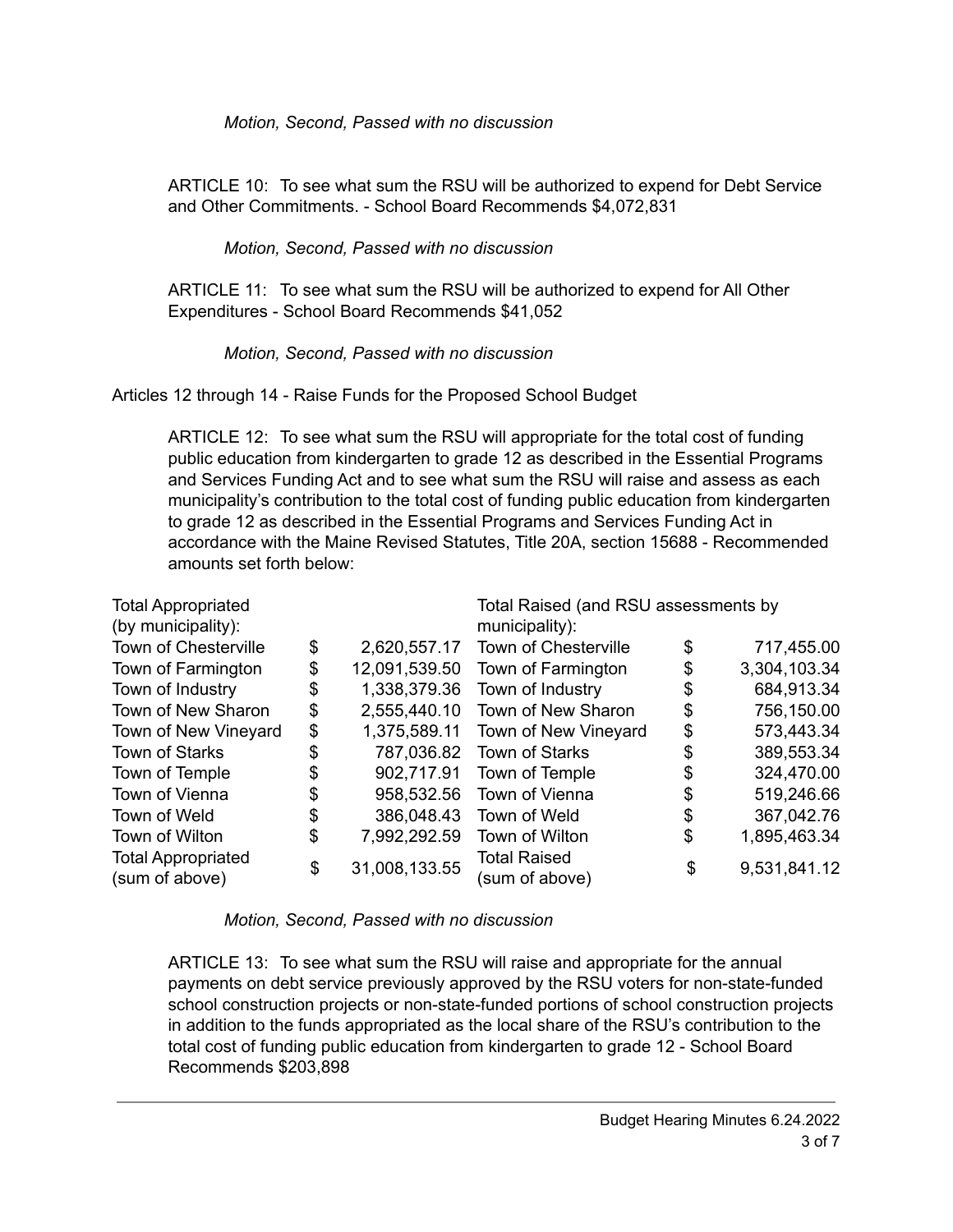## *Motion, Second, Passed with no discussion*

ARTICLE 14: (Written ballot required.) To see what sum the RSU will raise and appropriate in additional local funds (Recommend \$3,802,896), which exceeds the State's Essential Programs and Services allocation model by (Recommend \$3,761,844) as required to fund the budget recommended by the School Board.

The School Board Recommends \$3,802,896, which exceeds the State's Essential Programs and Services allocation model by \$3,761,844. The School Board gives the following reasons for exceeding the State's Essential Programs and Services funding model: EPS does not fully support all of the necessary costs of a comprehensive K-12 educational program, such as (1) athletics/co-curricular program costs; (2) transportation for rural school systems and athletics/co-curricular programs; (3) special education costs, (4) system administration costs, (5) costs of maintaining class size smaller than are recognized by the Essential Programs and Services funding model, and (6) student supports, such as counseling.

*Motion, Second, no discussion - Written Ballot Required 77 - Yea 3 - Nay Passed*

Article 15 - Summarizes the Proposed School Budget

ARTICLE 15: To see what sum the RSU will authorize the School Board to expend for the fiscal year beginning July 1, 2022 and ending June 30, 2023 from the RSU's contribution to the total cost of funding public education from kindergarten to grade 12 as described in the Essential Programs and Services Funding Act, non-state-funded school construction projects, additional local funds for school purposes under the Maine Revised Statutes, Title 20-A, section 15690, unexpended balances, tuition receipts, state subsidy and other receipts for the support of schools - School Board Recommends \$39,991,944.00

*Motion, Second, Passed with no discussion*

Article 16 - Authorizes the Adult Education Program and Raises the Local Share

ARTICLE 16: To see if the RSU will appropriate \$508,652 for adult education and raise \$238,290 as the local share, with authorization to expend any additional, incidental, or miscellaneous receipts in the interest and for the well-being of the adult education program.

*Motion, Second, Passed with no discussion*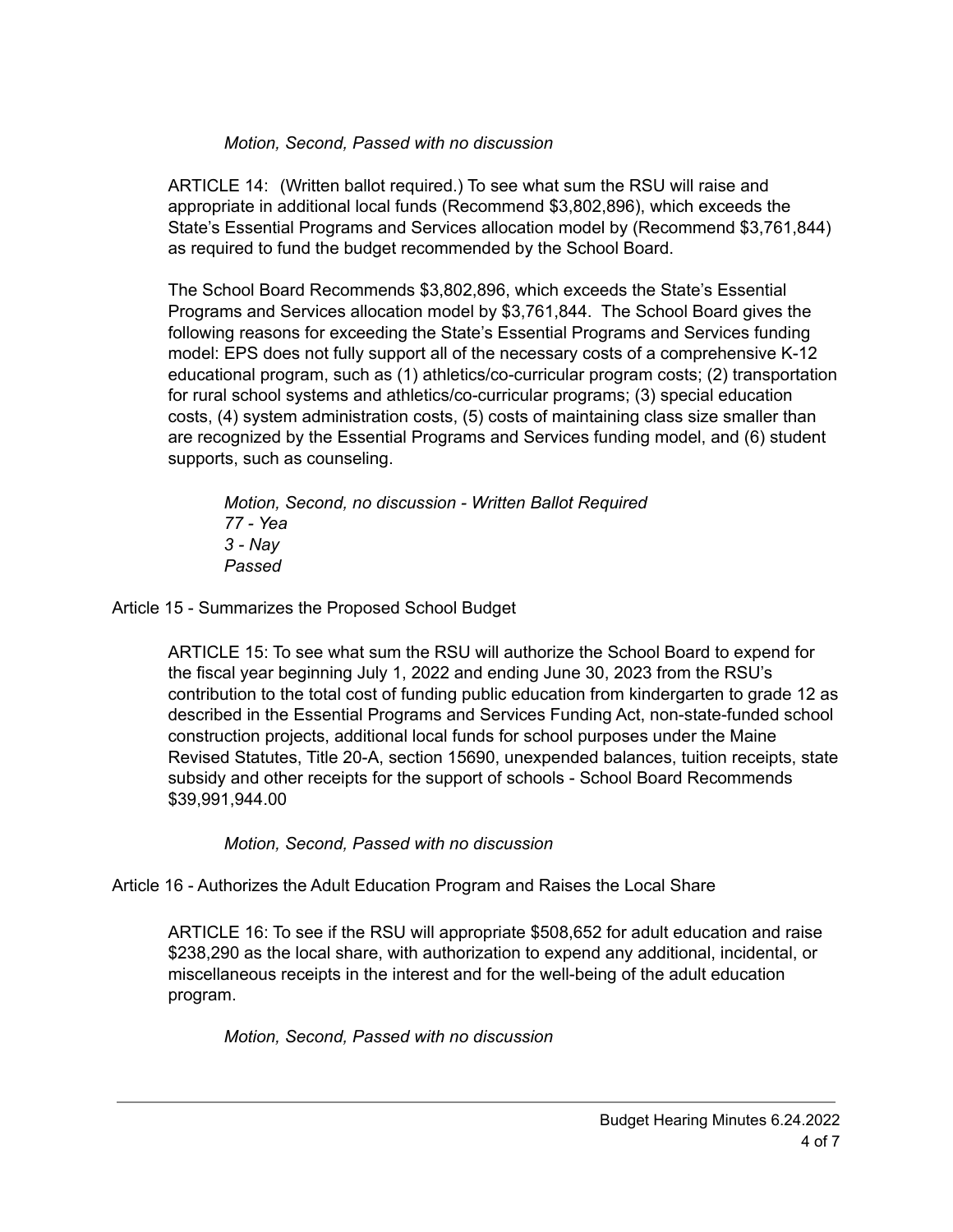Article 17 - Authorizes Expenditures of Grants and Other Receipts

ARTICLE 17: In addition to amounts approved in the preceding articles, shall the School Board be authorized to expend such other sums as may be received from federal or state grants or programs or other sources during the fiscal year for school and other program purposes, provided that such grants, programs or other sources do not require the expenditure of other funds not previously appropriated?

## *Motion, Second, Passed with no discussion*

Article 18 - Authorizes Transfers Among Cost Centers

ARTICLE 18: Shall the School Board be authorized to transfer amounts exceeding 5% of the total appropriation for any cost center to another cost center or among other cost centers for the 2022-2023 fiscal year, provided that transfers shall not be permitted to increase the authorized total school budget?

#### *Motion, Second, Passed with no discussion*

Article 19 - Authorizes the Disposition of any Additional State Subsidy Received

ARTICLE 19: In the event that the RSU receives more state education subsidy than the amount included in its budget, shall the School Board be authorized to use all or part of the additional state subsidy to increase expenditures for school purposes in cost center categories approved by the School Board, increase the allocation of finances in a reserve fund approved by the School Board, and/or decrease the local cost-share expectation, as defined in Title 20-A, section 15671A(1)(B), for local property taxpayers for funding public education as approved by the School Board?

*Motion, Second, Passed with no discussion*

Articles 20 through 23 - Establish and Fund New Reserve Funds and Authorizes Expenditures

ARTICLE 20: Shall the School Board be authorized to establish a new Capital Reserve Fund for maintenance of school facilities and to pays costs of capital equipment and projects, and to transfer up to \$300,000 to said Reserve Fund from available fund balances at the end of the 2021-2022 fiscal year, and to expend from said Reserve Fund as needed in the discretion of the School Board?

*Motion, Second Question - Why are these being established and what is the need? A reserve account is created so that taxpayers will not have to fund contingency accounts each year. This will allow the district to transfer money from the available fund balance into accounts to meet additional*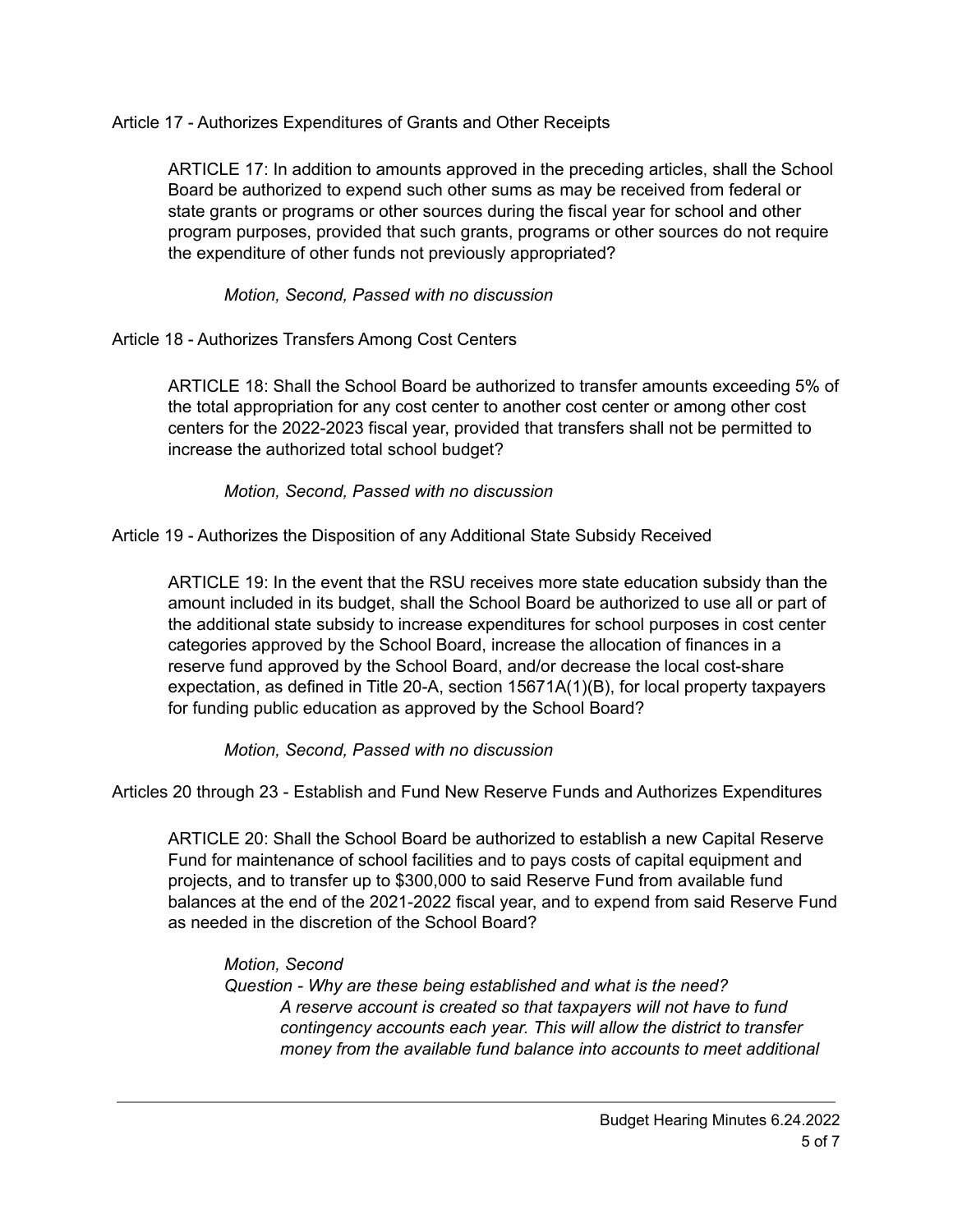*needs without having to go to the voters to raise and spend it as unanticipated expenses arise.*

#### *Motion Passed without further discussion*

ARTICLE 21: Shall the School Board be authorized to establish a new Special Education Reserve Fund to pay unanticipated special education costs, and to transfer up to \$350,000 to said Reserve Fund from available fund balances at the end of the 2021-2022 fiscal year, and to expend from said Reserve Fund as needed in the discretion of the School Board?

#### *Motion, Second, Passed with no discussion*

ARTICLE 22: Shall the School Board be authorized to establish a new Instructional Technology Reserve Fund to pay costs related to technology equipment for student instruction, and to transfer up to \$300,000 to said Reserve Fund from available fund balances, including revenues from sales of RSU-purchased electronic devices, at the end of the 2021-2022 fiscal year, and to expend from said Reserve Fund as needed in the discretion of the School Board?

#### *Motion, Second*

*An explanation was provided that this account would be funded from revenues received from selling used student iPads and laptops (MacBook Airs) as we have been refurbishing our current student and staff inventory with Federal Funds. Motion Passed without further discussion*

ARTICLE 23: Shall the School Board be authorized to establish a new Fuel Reserve Fund to pay unanticipated fuel costs exceeding amounts budgeted for fuel in the Transportation cost center and Facilities Maintenance cost center, and to transfer up to \$100,000 to said Reserve Fund from available fund balances at the end of the 2021-2022 fiscal year, and to expend from the Fuel Reserve Fund to offset heating and transportation fuel costs that exceed budgeted amounts?

#### *Motion, Second*

*Question - Reserve accounts total over \$1,000,000 - will there be an accounting next year of what was spent from these accounts? Yes, each year if anything is needed or budgeted for using some of these funds it will be explained during the budget process.*

#### VIII. Adjourn

*Motion, Second, Passed with no discussion Meeting adjourned at 7:14pm*

#### **NEXT SCHEDULED BOARD MEETINGS**

June 14, 2022 - 6:30 pm - The Forum, Mt. Blue Campus